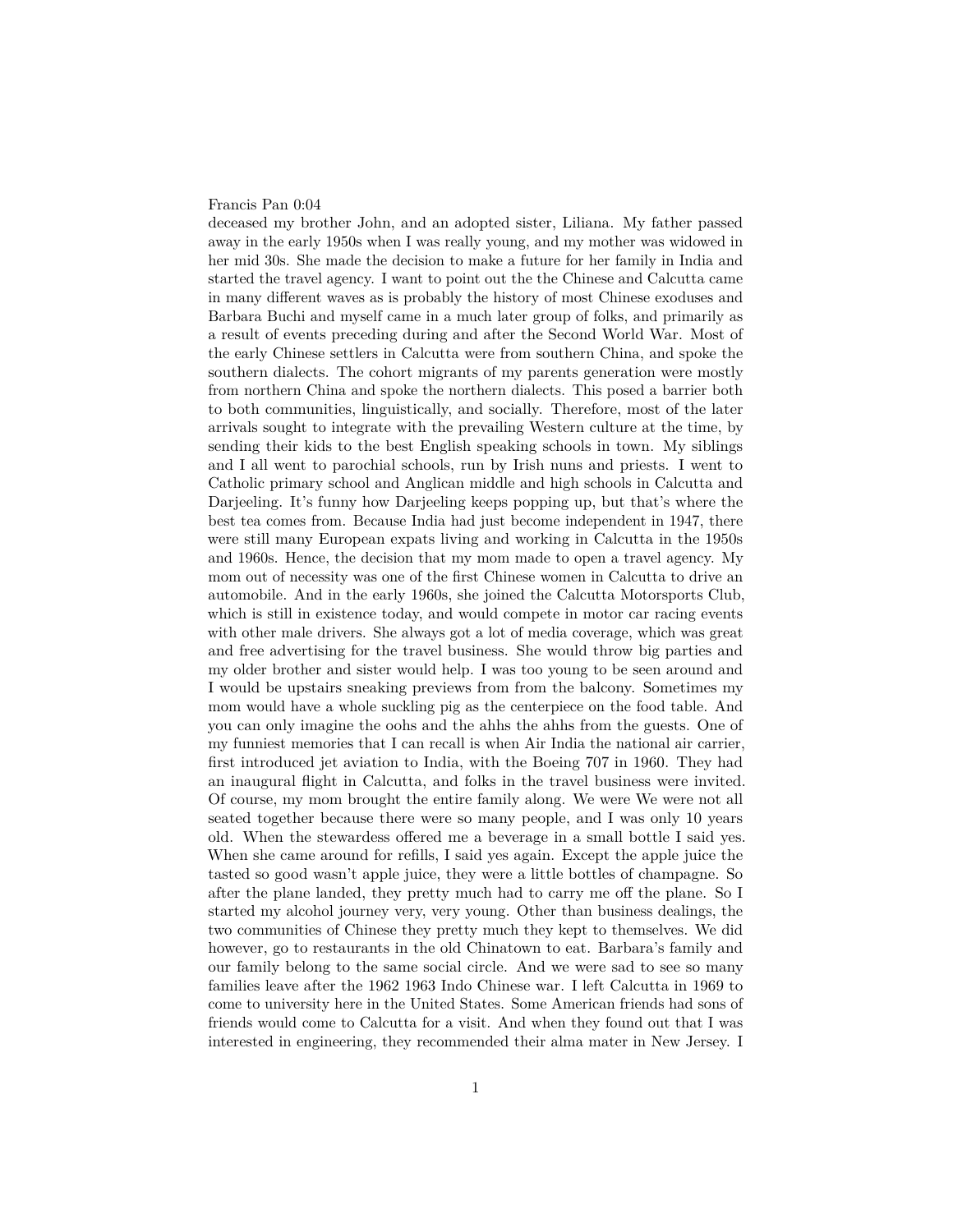got both my bachelor's and master's degrees in New Jersey. And I met my lovely wife Jane in New York. And as they say, it was destiny to be. We came to DC for work, again friends of friends. Then we went to Saudi Arabia for work and started our young family. When it was time to come back to the United States in 1986, we couldn't think of a better place than here in Northern Virginia, where we had lived before we went to Saudi Arabia. Now, I'm going to add this little piece about how we all got together. So one Sunday afternoon. This was before we had met Barbara and Pu-Chin, Jane had gone to an OCA w meeting. And she calls me on the phone and she says, Do you know Barbara? Now being a man, I didn't know I really should answer. But, as is always prudent, I always answer a question with a question. So I said, What's her last name? York she replied. I said, Oh, Alice, Louise, Maria Rosie. And, as they say, the rest of it is the story. So I want to thank you all for your patience and listening. And I'm going to turn it over to Pu-Chin for the last words.

### Pu-Chin Waide 6:12

It's lovely, thank you. All right. This is the epilogue. Thank you very much for listening to our stories. And like every good story, there is an underlying one. The subtext of the story of the Chinese in India is reminiscent of what happened to them in this country in the latter part of the 19th century, which is why the 1882 Foundation was formed, founded, and the work that they are trying to do now. The mission of the 1882 Foundation is to promote public awareness of the history and continuing significance of Chinese exclusion laws in the United States. There is a parallel experience for the Chinese in India. In the late 50s and early 60s, My grandmother, my father, my sister and brother lived through that experience. It is a story that has been undocumented, in the Indian history books. In the early 60s, there were rumors of unrest in eastern Himalayas, near Nepal, China, Tibet, and India border region. It seems war had broken out. Most of the Chinese were not worried, because we assumed China was creating trouble in the border areas to distract problems within their own Politburo bureaus. So no one panicked, however, India took this skirmishes seriously. But they were losing the conflict. They were unprepared and poorly armed soldiers. Those kids those tin mud, collecting camera shoes, and icy wind traveling long baggy shorts were totally inadequate for the high Himalayas. So to boost morale, somehow, a show of strength was needed. What better way than to round up a few Chinese people in the border states and cities like Assam, Meghalaya, Manipur, Nagaland, Mizoram, Darjeeling and Kolkata in West Bengal, etc. In the several hours one morning, we were rudely awakened by loud bangs and the soldiers holding fat sticks, which is called chhadee in Hindi. Over 2000 people were arrested without charges and taken to local jails. They were then rounded up and put into a train in Kolkata, and taken across the country to Deoli Rajastan and held in a political detention camp. These innocent people were incarcerated from a few months to over five years. They were ordinary apolitical people, shop owners, shoemakers, restaurateurs, import exporters, carpenters, hairdressers, dentists, travel agents, teachers, factory workers, etc. None of them had even possessed a gun, and probably even haven't seen one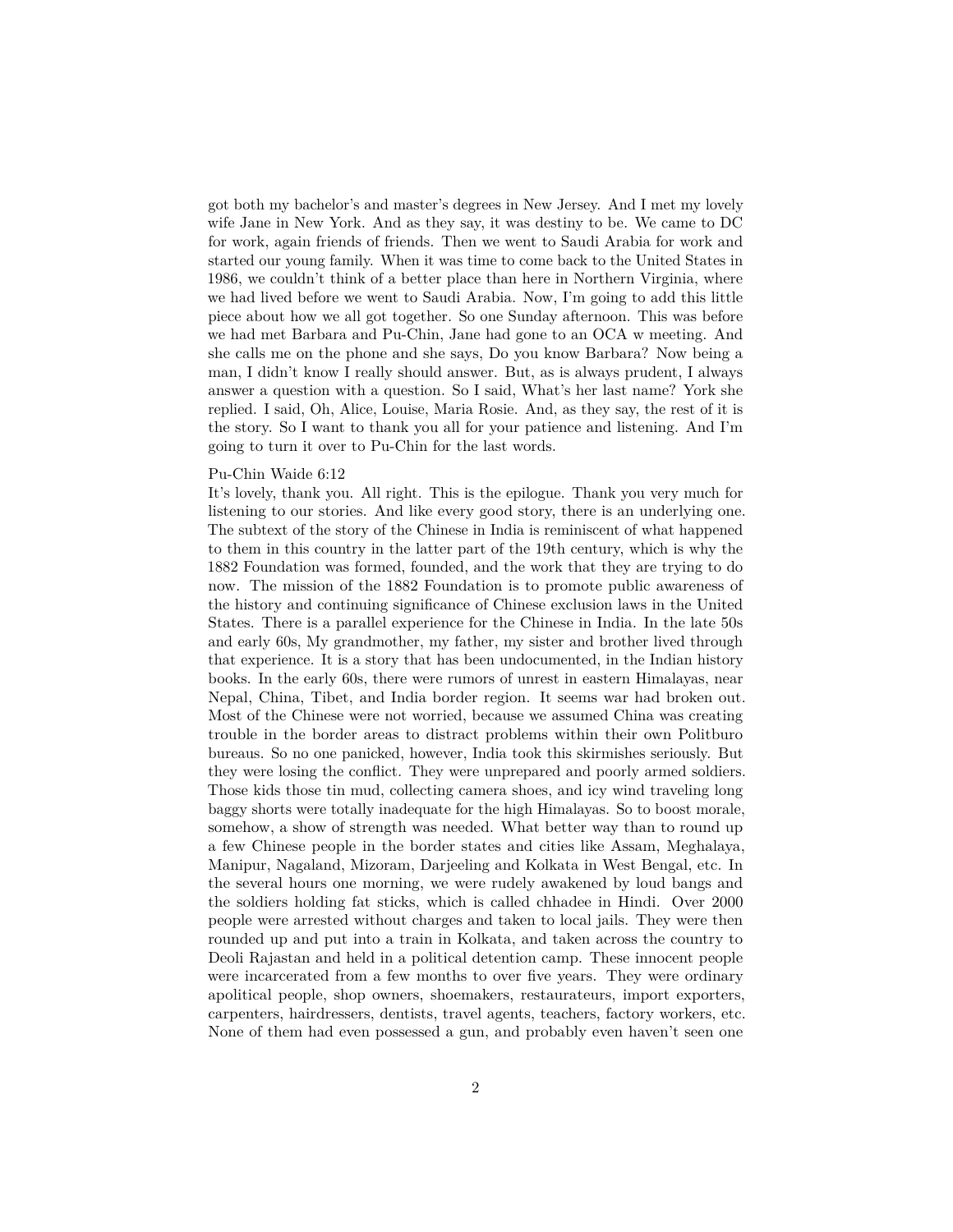except in the movies. I'm sorry, I get a little bit. What finally they all they were all released, they kept the sufferings and the stories to themselves, picked up whatever pieces they had got, and got on with their lives. Those who could returned to a China they never knew. Some went to England, some to Taiwan, and to Caribbean's and to America. A very large group emigrated to Canada, which was the most welcoming nation at that time. They intuned the horrific experiences and never spoke again. The native Indian citizens had no clue. The page had been omitted in the Indian history books. Finally, Yin Marsh, my younger sister decided to write a book called Doing time with Nehru to tell the story. This was like a decade's old rusty faucet, got the WD 40 treatment. Then the stories flooded out. They got organized and called themselves the Deoli honors after the camp in which they were interned, but I was not there and I did not suffer as stated. This is their story and I leave it up to them to tell it. Now to go back to our three families. Since our parents knew that our life would not be secure and safe anymore, they decided to leave India. Both Francis's and Barbara's families moved to the US and UK, respectively. Sorry, both the US and Hong Kong respectively. I was already in DC with my own little family. Eventually, my parents also emigrated to the US. First my brother, first my mother and my siblings. And finally my father who was last of the family to be left out. Somehow we all ended up in Northern Virginia, our adopted new homeland, or fatherland. We have already heard how the three families finally met. Yes, a veritable miracle. As I said in the beginning of this epilogue, this is not a unique story. The Japanese in a much larger scale after the Second World War, suffered worse and longer humiliation and injustice. Fast forward to the end of the 20th century. Saw 1000s of people from the Middle East and Africa escaped to the Western Europe. And those Rohingya refugees from Myanmar are still proud in already poor and overpopulated Bangladesh. The list goes on. And even now, there's a never ending stream of refugees trying to enter our country, from the southern border. Wherever they came from, and whoever they are, they're all running from dangerous oppressive regimes and dire poverty. The hope is to find food, shelter, education, and new lives in a richer, kinder and safer society, Harkening to the blessings of miss liberty. Give me your tired, your poor, your huddled masses yearning to breathe free. The wretched refuse of your teeming shores, sorry. Alas, most recently, we Chinese are one small on the receiving end of jealousy, hatred and violence.

## Pu-Chin Waide 12:39

Again, we ask, why, why, we do not understand. Will this 1882 Exclusion Act be upon us again? Is it time for us to seek yet another new fatherland? We are Americans, we love this country. We proudly and gratefully received our citizens citizenships many years ago. I remember I wept I could hardly sing the national anthem which had so proudly learned when I received mine. I reiterate most of the initial the initial immigrants had nothing when they arrived. This time, if we are persecuted to the point of being forced to leave, what would the Chinese take with them? Their expertise, their entrepreneurship, their originality, the resolve of hard work? Talk of a massive brain drain? Yikes, wow. Let's not even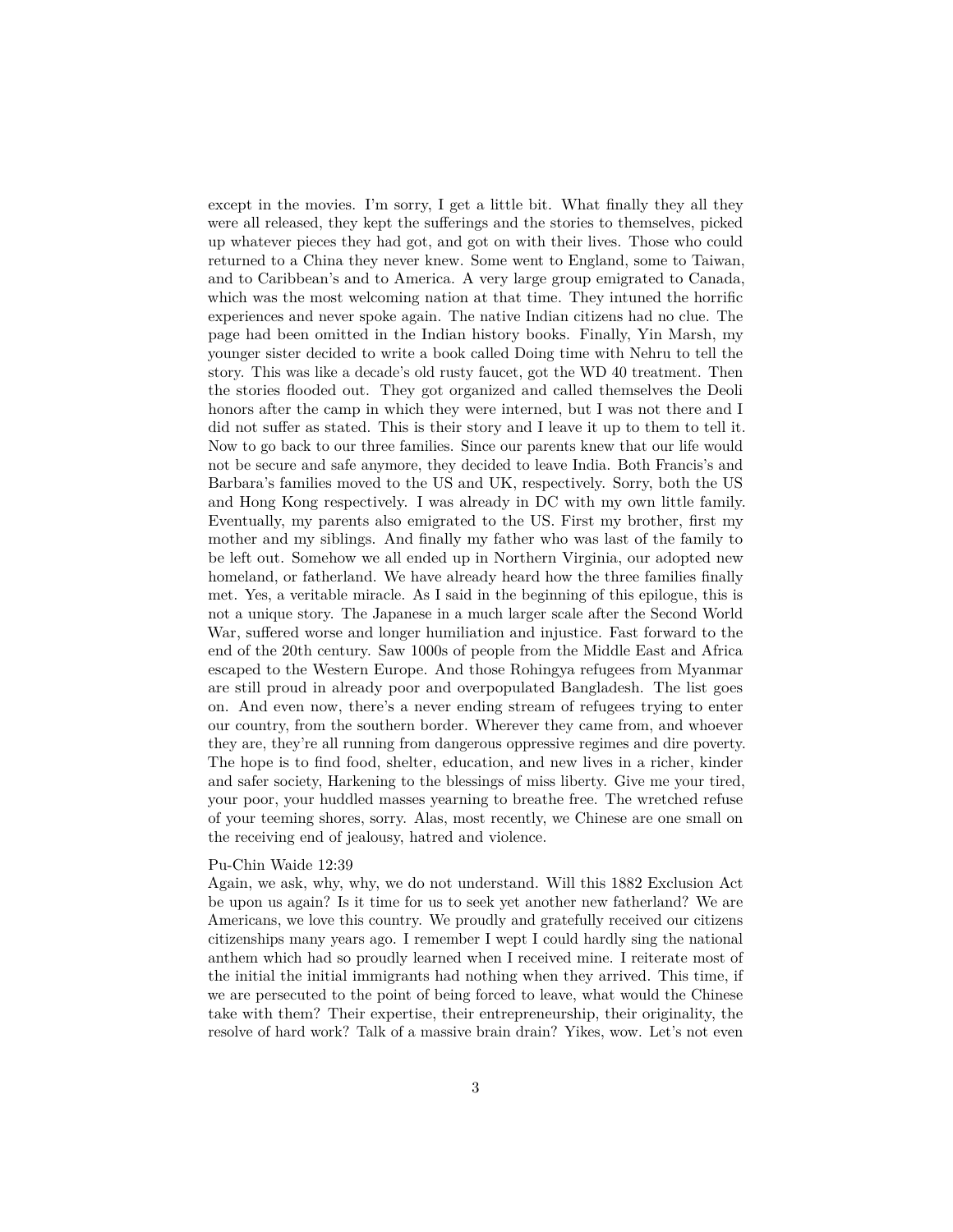begin to think about them. What fabulous Chinese restaurants. Thank you.

### Yilin Zhang 13:53

Thank you very much Pu-Chin, Francis, and Barbara for, for telling us your stories. And thank you Pu-Chin for your last words. And thank you for courageously speaking out against any type of hatred, discrimination, and we at the 1882 Foundation stand strongly with you and with our community members, with community organizers to make sure that we continue to tell our stories to speak out against anything that could harm anyone. And that's really what is beautiful about this moment here that we're sharing today is that we're hearing stories that unfortunately haven't been told as widely as they should. And I think that's why everyone is with us today because we are interested and we want to support one another. So thank you again, all three of you, and thank you to our audience members for joining in with us today. And I also want to share with our panelists since you've been busy presenting that many of our audience members have introduced themselves as individuals Those who were born in or have lived in Calcutta. And they are deeply appreciative of you sharing your stories today. And someone even said that they recognize some individuals in the photos, so that is always good to hear. And I also want to encourage everyone to continue to submit your questions in the q&a box and also to continue to introduce yourselves, but yes, wanted to share that everyone is very appreciative of you guys being here today. And so I did see a few questions come in so I'm going to start off by maybe something a little bit light hearted, but we did hear a lot of colorful stories about food, so I'm sure some of us are a little bit hungry now. But could you guys name a Indian Chinese or I think we use the term Chindian food that you miss. Is there any dish that you miss?

#### Barbara York 16:00

Oh, I think for my end, very good chili chicken. There's no place it makes it as well as in Calcutta. Sounds delicious. And Francis.

### Francis Pan 16:14

You know, actually, there's a really good, I think I forget what they call it, an indochin Indo-chinese. Yeah. In the old Cameron station development over there, it's, it's a great restaurant. Food is good. And the cook is a Nepalese gentleman, the chef, he is not a cook, he's a chef. And he does a wonderful rendition of what the food the Chinese food in India actually tastes like. There was one more thing I you know, I mean, we didn't present any photographs of of Calcutta, and I thought, I'm going to try and put this on a share screen. But if I if I don't succeed Yilin, if you can, you can help out. So let me try. Looks like it's coming up. Okay, here we go. So so this is Calcutta in the 1950s. Now, the brochure showed two buildings of buildings that look like they were marble. Well, this is the Victoria Memorial, which was built by the British to celebrate Queen Victoria's 80th 90th, I can't remember, birthday celebration, and 60s. Oops. How do we advance this? lost it, stop, share, and share. So let me share again.

# Yilin Zhang 18:00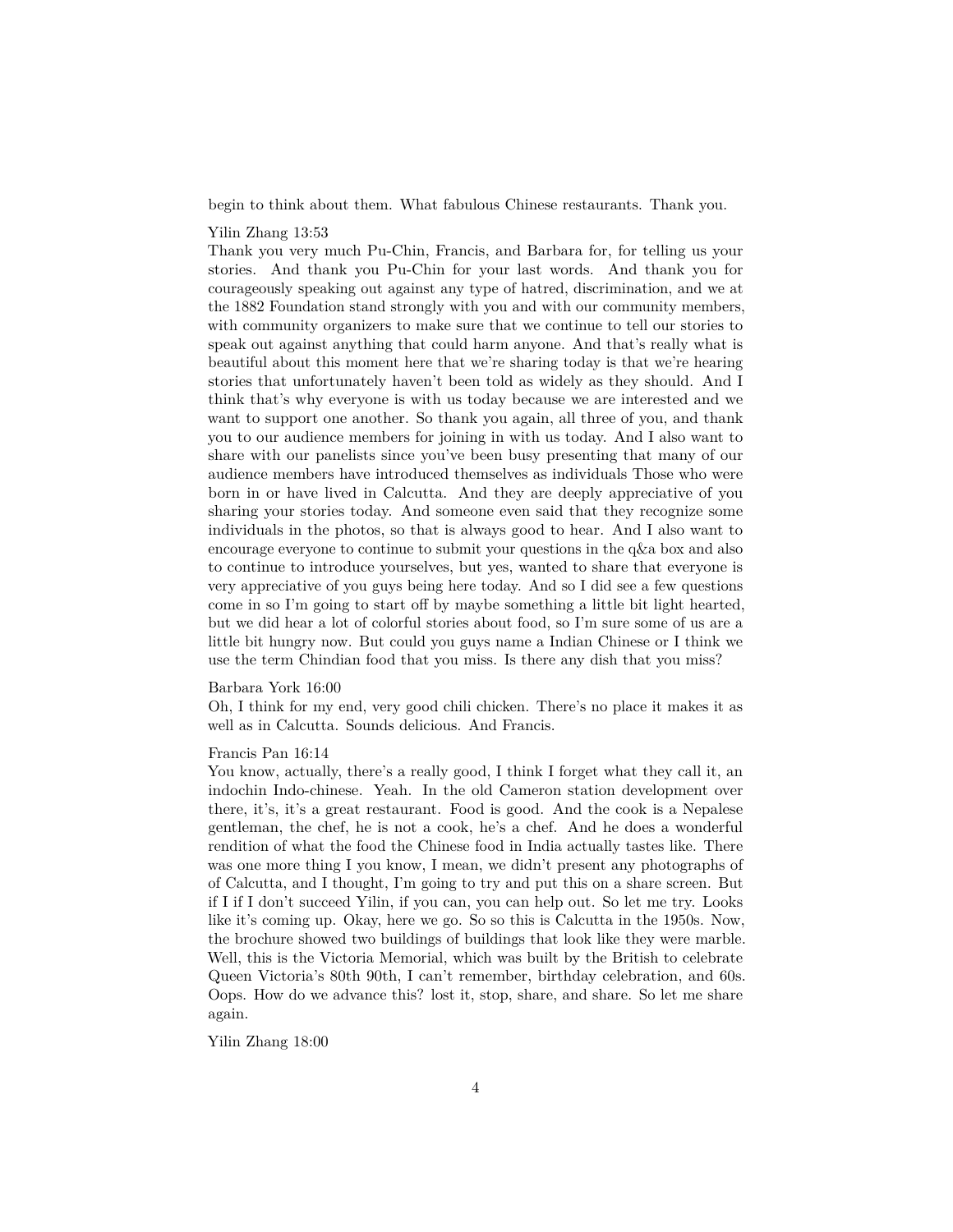And while you look for that, Francis Oh, looks like it's coming up. Getting a lot of exciting comments about food here. So people are looking for you to give a food tour at some point to hopefully when we could be in person.

## Yilin Zhang 18:24

I think if you you can probably just click on the slide on the left hand side.

# Francis Pan 18:33

Okay, so everybody recognizes this. And so for for us, coming from Calcutta to Washington DC. Looks good. This is the the Howrah Bridge, which is the first bridge of its kind across the major river. It's a cantilever and build bridge was built in I think 1907 by the British. And it goes from one side of the holy river where Calcutta sits to the other side. This is St Paul's Cathedral in Calcutta. Or you know for many, many famous events like state funerals and and anybody that was anybody would and celebrate mass over here. This is the holy river. In the 1950s and 60s, it was pretty primitive. Again, this was shortly after independence in the partition. These were migrants going from east to west and west to east from what was then Bangladesh to India or from India to Bangladesh. This is a street scene from Calcutta in in the 50s 60s. This is actually a very famous street. It's called Park Street. And it's still there today. And it's probably the center of the entertainment world in Calcutta. Now, in case you thought Calcutta was a backwater, and you know, not world class, this is why Calcutta there was a mix of expat life. And this was the other side of the coin. This is Calcutta today. This is the Bara bazaar area, which is close to where the old Chinatown used to be. Talking about food, I said I was a foodie. This is breakfast in Chinatown. On the sidewalk, much as it would be anywhere in Asia. Everywhere. Everybody knows what these are Chinese sausages. Chinatown has since moved from the from the old Chinatown area. And it's really, really shrinking. This is a typical street scene in the shrinking Chinatown today. And this is another another scene of the shrinking Chinatown. And probably in this picture, the only clue would be this sign here in the top right hand corner, which is actually written in Chinese. That that's it as far as photographs.

## Yilin Zhang 21:40

Wow, thank you for for sharing Francis. So getting a lot of great questions here. And I think the showing the pictures of the shrinking Chinatown is a great segue for this question. Is do you know of efforts to preserve the the Chinatown in Calcutta? And are you involved? And I think I'm going to combine another question is the Chinatown in Calcutta where most of the Chinese live? Or are there other areas that they have have really lived in? So I'll start with the first question is what are the what are the preservation efforts for the Calcutta Chinatown? Yes, Pu-Chin.

# Pu-Chin Waide 22:24

Yeah, there really isn't. Because the most of the Chinese have moved out to a new section, which used to be outside the main the centers of Calcutta. And they have established they're now called tapa, or tongra. But the remnants of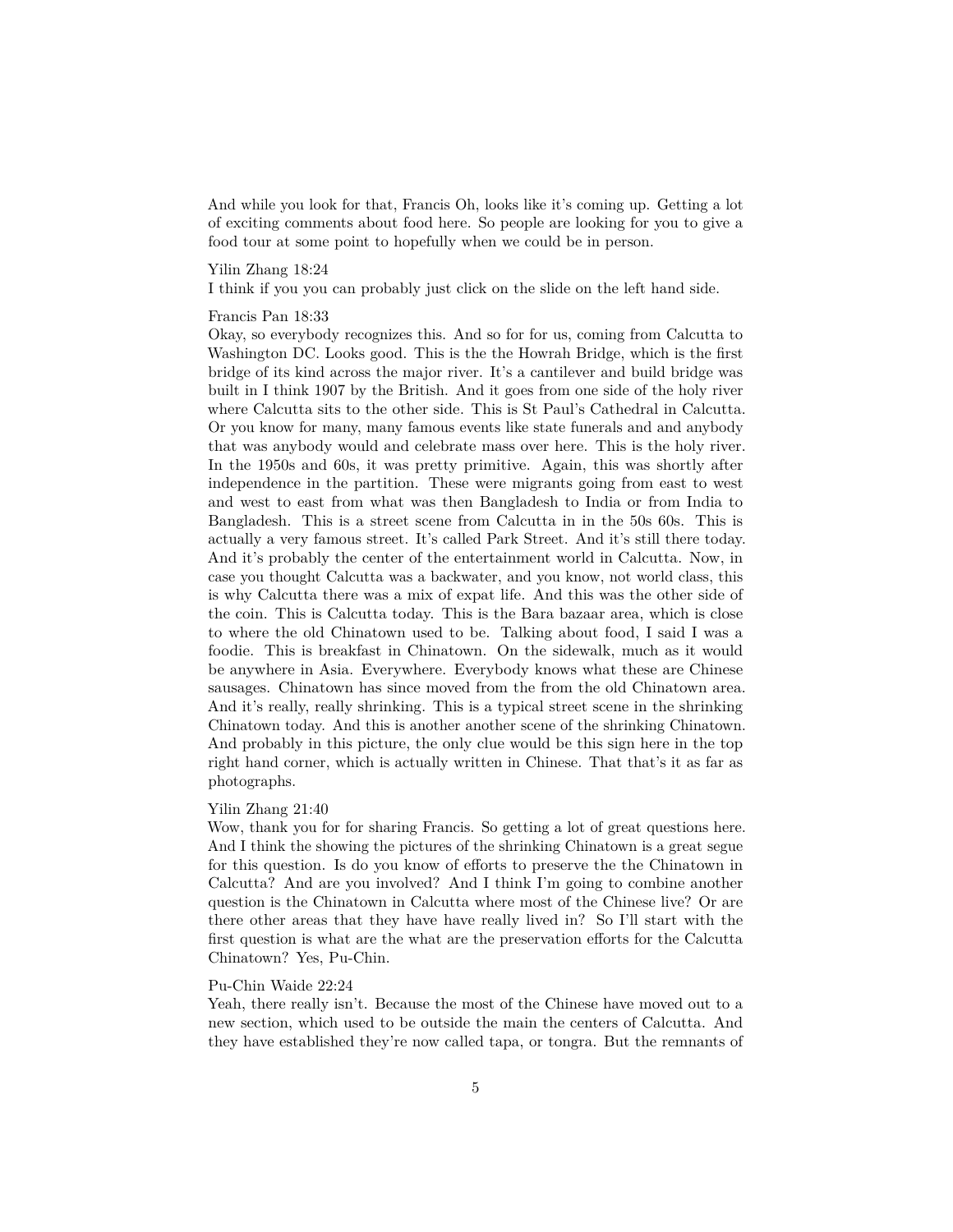the people who left back in city center are basically near the tail end of the lives kind of thing. Well, they still go there because the Indians, some of the Indians and other Chinese, they know that they still have the Sunday market, Sunday breakfast market. And there's very few of these kind of pathetic for this, they are moving out. And there's nothing being you know, but the Bengalis themselves now are coming to this market and enjoying the food before it was mostly Chinese.

#### Yilin Zhang 23:14

I se. And how big is the current Chinese community in Calcutta?

#### Francis Pan 23:26

I read something. If you're interested in, in the Chinese in Kolkata and India, in general, there's a lot of stuff on the web, just search Chinese in India, Chinese and Calucutta. There's a lot of stuff on Google. Just Google it. There's also some really interesting videos on YouTube. Just Google, or YouTube search for for Chinese food or Chinese and Calcutta. But there's some really neat stuff out there that even even I wasn't aware of until the three of us started on this this talk stories project.

## Pu-Chin Waide 24:11

Can I add something, the time that we were talking about in the 50s and 60s 50s actually, and in the peak arrival about 300,000 people Chinese people in in Calcutta or in India, and most of them were in Calcutta. But But since the 1960s problems are quite Not only did they move abroad, they've gone into other cities, but quite a few of them now in in Mumbai, in in Mumbai, and some in Chennai. Whereas before they were mostly concentrated in Kolkata.

#### Francis Zhang 24:46

and the the most recent figure that I saw Pu-Chin was they were about 2000 to 3000 Chinese in Calcutta not a whole lot.

# Pu-Chin 24:57

But the thing is the Chinese the Chinese tended to stay with among themselves until quite recently, actually, now they're integrating they're learning the Indian Indian languages wherever they are Bengali, Hindi where they happen to be a Marathi or something. So they they're trying to integrate into the Indian society now, and they love Bollywood dancing. And actually the Indian Chinese-Indians are now eating Indian food while you know, we traditionally eat all in Chinese food all the time, but Indians, are they trying to integrate themselves now? which is I think a good thing. Yes. They are basically Chindians, as I call them.

#### Yilin Zhang 25:35

Thank you for those those great answers. And so this one is related. There's a question about the Indian Chinese community that most of them are migrate to Toronto. Is that true? Yes. Yes. And let's see here. Lots of great questions coming in. And also just want to thank our audience members for also saying thank you for sharing. I'm just going to read it. Very nice comment here. Fabulous photos and personal stories. Thank you so much. Your accents in the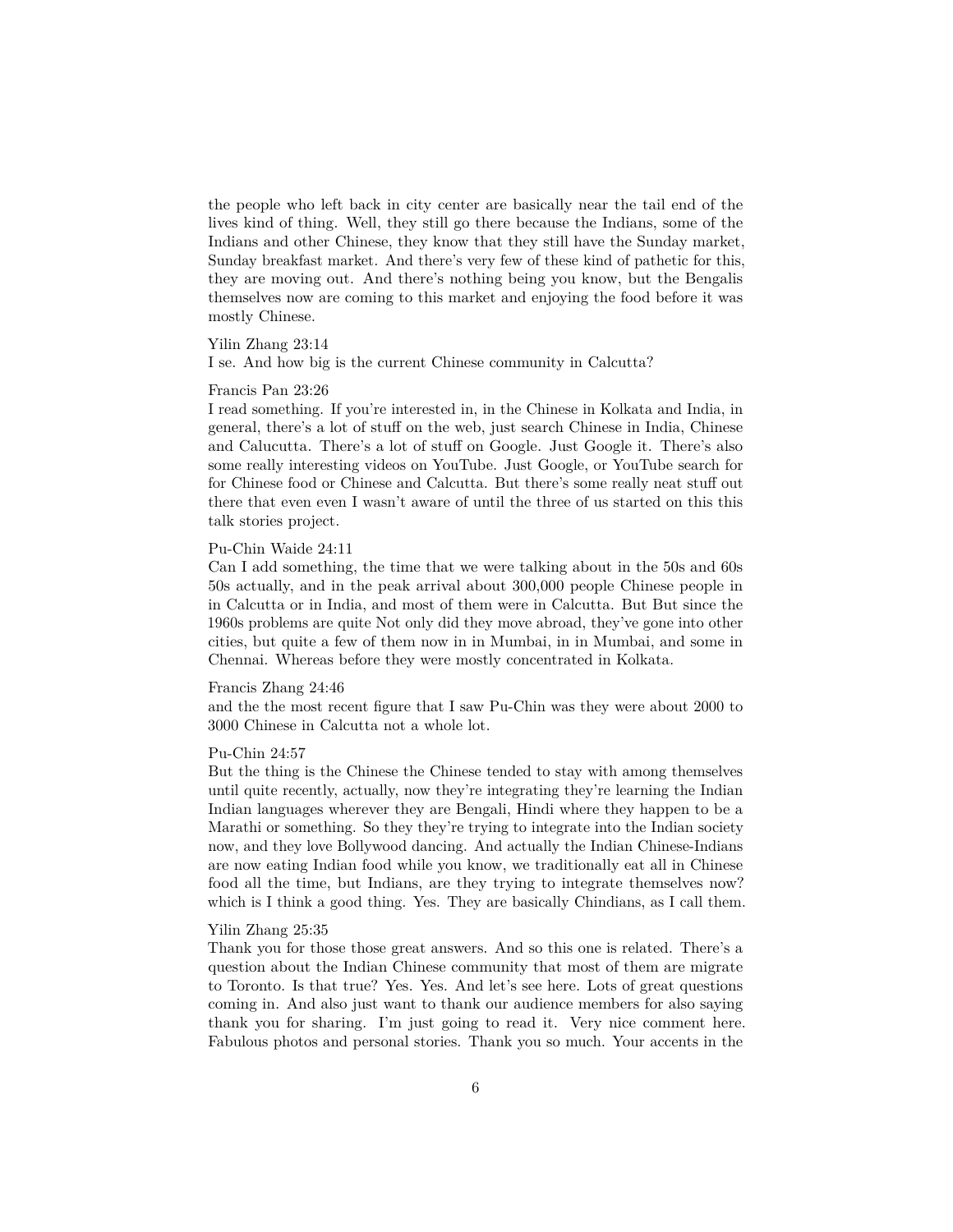strong British influenced remind me of my own history in the early 1960s in Singapore. We have a another question that just came in. Can anyone speak more about the Deoli internment camp? I assume this that was part of the sino India war? Any panelists to the Japanese internment camps in US during World War Two? And who can take that question first? To describe the physical to I guess, to describe more about the Deoli internment camp.

### Pu-Chin Waide 26:58

Yeah, it's actually my sister story, I think. No, she's maybe you can organize them to tell their story. But it was a it was a political camp. And I think my sister to me is the reason why she named that book Doing Time with Nehru was that her family, our family stayed in the same cottage. The narrator was interned in during the independence struggle. As it is, yeah.

## Francis Pan 27:26

To add to that question, I read a Pu-Chin's sister's book. It's an excellent book. And yes, they're very, very similar parallels between that and the Japanese internment camps during World War Two.

# Yilin Zhang 27:44

Got It. Thank you. And we're going to go right back to some of the food questions. Here's a good one. How would you drink your tea? Since we did talk about cheese? Do you drink it with milk like the British? Yes. I drink green tea the right way. How about you, Barbara?

# Barbara York 28:12

I drink it every way I green tea is totally Chinese and I drink it like the Chinese with nothing. If I'm having a very good English tea, like earl grey, then yes with milk and sugar. But at the tea time, not just you know willy nilly. But yes, tea is a good part of our diet continues to be.

## Pu-Chin Waide 28:33

But we'll also be drinking with condensed milk. Oh, that sounds very good. And sometimes we put in the cardamom or ginger and sugars. Yeah. Wow.

#### Yilin Zhang 28:52

It can so it can be quite elaborate to not just like how I dumped milk into my coffee, and dump a dump in the queue, and then gently, ah, okay, we actually need probably another zoom just for that. So thank you all. So whatever I one of our audience members said this is the most fascinating talk story I've attended on zoom. Thank you so much. And also thank you to Wei for putting the name of the book by Miss Yinn Marsh. It's called Doing Time with Nehru: Life before the India China border war. So for any of you who are interested, it is in the chat box so you can Google that. A question is How are all of you keeping yourself busy during the pandemic? Who would like to start?

## Barbara York 29:50

Just like I think just like every me like everyone else, my big endeavor. Once I retired, which was two years before the pandemic was to study Chinese for the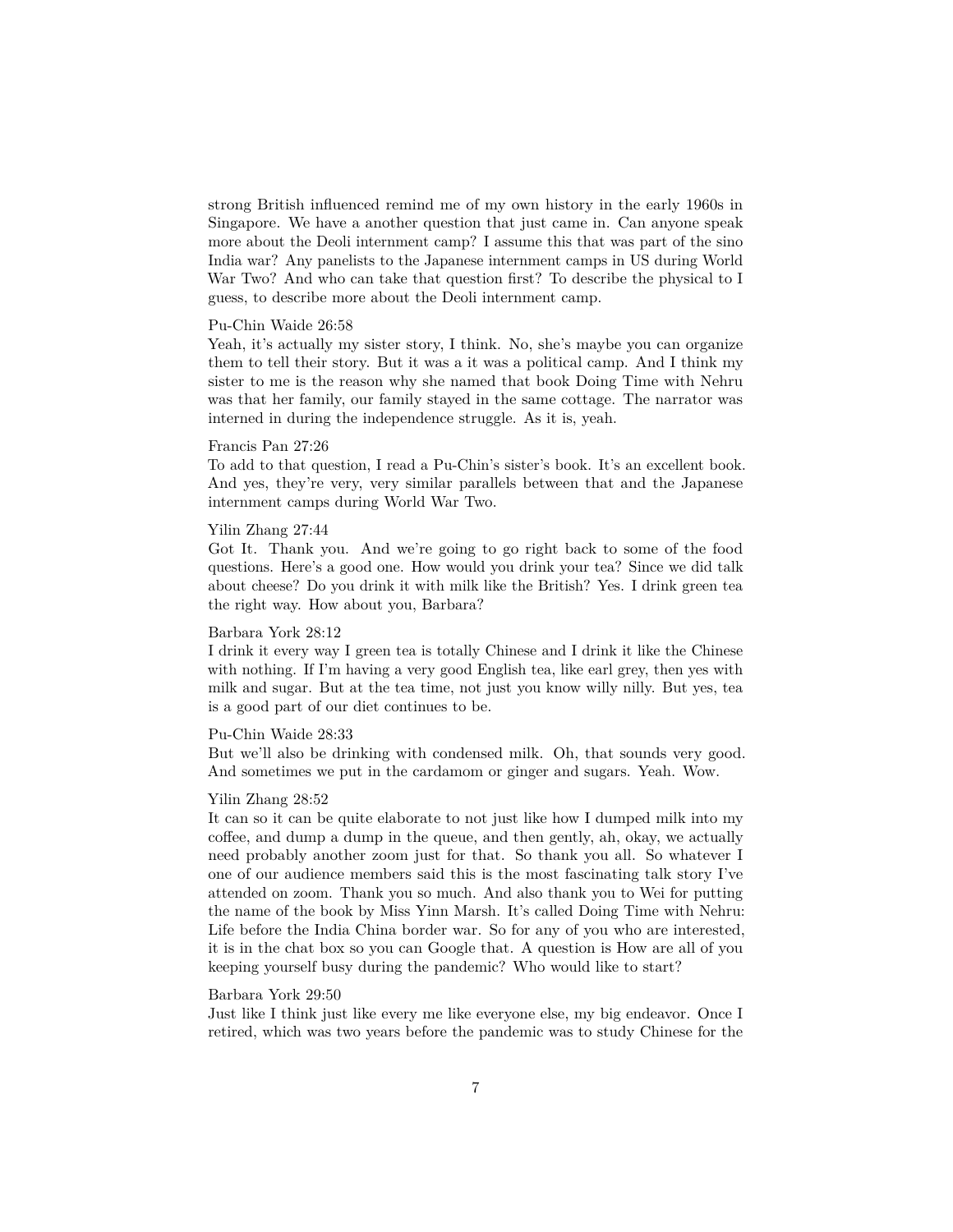first time, the language. So I've been trying very, with a great deal of difficulty to learn how to read, and write Chinese and it's been totally fraught. But other than that, it's, you know, it's the same. I think as everyone's been struggling along with trying to keep our distances and keep safe. And now, all of us have been vaccinated. So we've gotten together quite a few times since we were preparing for this.

### Yilin Zhang 30:32

That's wonderful. And Pu-Chin? What have you been doing during the pandemic?

## Pu-Chin Waide 30:40

Well my, mainly my, my imagination has been good going wild, suddenly, like little short stories, short stories, and picking out little little memories of the past and, and weaving them into large into into stories.

# Yilin Zhang 31:01

Oh wonderful, because two books during these last two years. Oh, great.So you may be publishing an anthology of short stories in the future. not an anthology. Well, we look forward to it if you do. And how about you, Francis? Drinking more apple juice?

## Francis Pan 31:17

No, no. No, I've been because I'm in construction and working on on facilities for American University. I was actually going into work every day until a couple of weeks ago. Now I'm working from home and and trying to adjust to it like everybody has been doing for over a year. And it's it's not easy.

## Yilin Zhang 31:46

It isn't, yeah. So we have a another question here. Was there the actually these two questions are together? So it's an interesting pair? Was there any intermarriage? And does anyone drink Indian Chai? So, the first question is.

Francis Pan 32:05 First Question no, second question yes.

Pu-Chin Waide 32:09 First Question no, second question yes. Same here.

Francis Pan 32:14 Yeah, we there are a lot of good Indian restaurants around here in the Washington, DC metropolitan area. And I'm sure it whether it's Barbara or Pu-Chin, myself will go in there and ask for real Chai and we'll speak in Hindi so that they don't make fake stuff. And yeah, we do drink a lot of indian indian Chai.

### Pu Chin Waide 32:39

There's one little thing that kind of sometimes bothers me. When people in restaurants or little barista serve chai tea. It's like saying tea tea. Chai is tea. No chai tea. Tea either use Chai or tea. And that really bothers me like you know I'm old now 80 so I can say it.

### Yilin Zhang 33:02

It now that I think of it. That's absolutely right. Yeah. Coffee cava. Right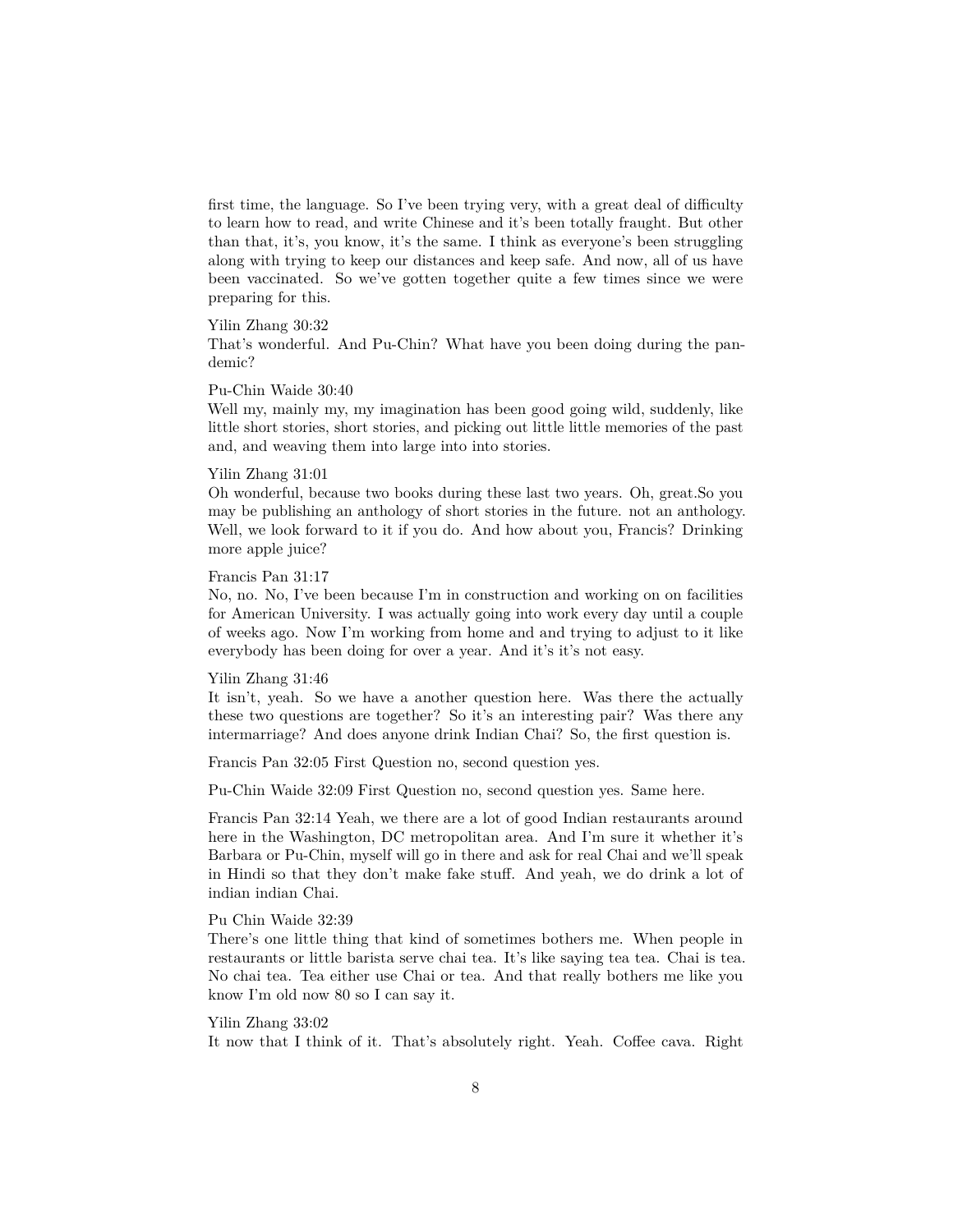coffee coffee. So the I want to make sure I cover all these questions on that. So I'm going back in this chat box. Here's another one. What is the significance of Walla Wallas?

# Pu-Chin Waide 33:25

Walla it's just a you know, a person who does something if you're washing if you're washing your clothes, your clothes wallah washing clothes while Adobe Wallah. If you're selling oranges, you're orange wallah. So wallah is something a person that does something particular.

# Francis Pan 33:41

Walla Walla is either related to a profession, or it's related to a place. So if you came from Bombay, for instance, you'd be called a Bombay Wallah. If you made tea, you'd be called a chaiwala. So it's used interchangeably and in fact, there is a masculine and a feminine to it, there's a Wallah and awali but in this case, we decided we're just going to use the one and not get too confusing. So the common one is Wallah. So, Kolkata Wallah we would be washington dc wallahs right now.

# Pu-Chin Waide 34:21

Now when I was when I was growing up in school, we used to call the people that the boys who went to St. Joseph St. Paul school that Francis I know Chhaata wallahs. you know why that is. In Hindi Chhaata is umbrella. Yeah So these boys always carried on umbrellas, so to me, you're still a chhaata wallah.

# Francis Pan 34:53

And the reason the reason the guys from St. Paul's, which is where I went to high school were called chhaata Wallahs is because the school is the highest school in the world. It's at over 8000 feet elevation. The walk from from town to school was quite a ways. And it always rains in Darjeeling. So you have to have your umbrella. So we will call the chhaata wallahs.

# Yilin Zhang 35:21

That's, that's a great story. So let's see here a couple more questions or a few more questions. There is a Indian singer of Chinese descent who has become famous in India, named Chang. Have you ever heard of him? Or heard him sing?

# Pu-Chin Waide 35:41

No, but in Toronto he is very popular. Oh, because of the huge Chinese from Calcutta Chinese in Toronto. Wow. And in fact, in September when they celebrate the haka day, the National Day for them, they come out on stage and sing bollywood songs, all these Chinese people doing Bollywood dancing in bollywood songs.

## Yilin Zhang 36:02

Wow, that's very, very interesting that the inter cultural connection. And going back to the food questions, is there any chance that any of you would be soliciting recipes for each Indian cookbook? Maybe put together yourself.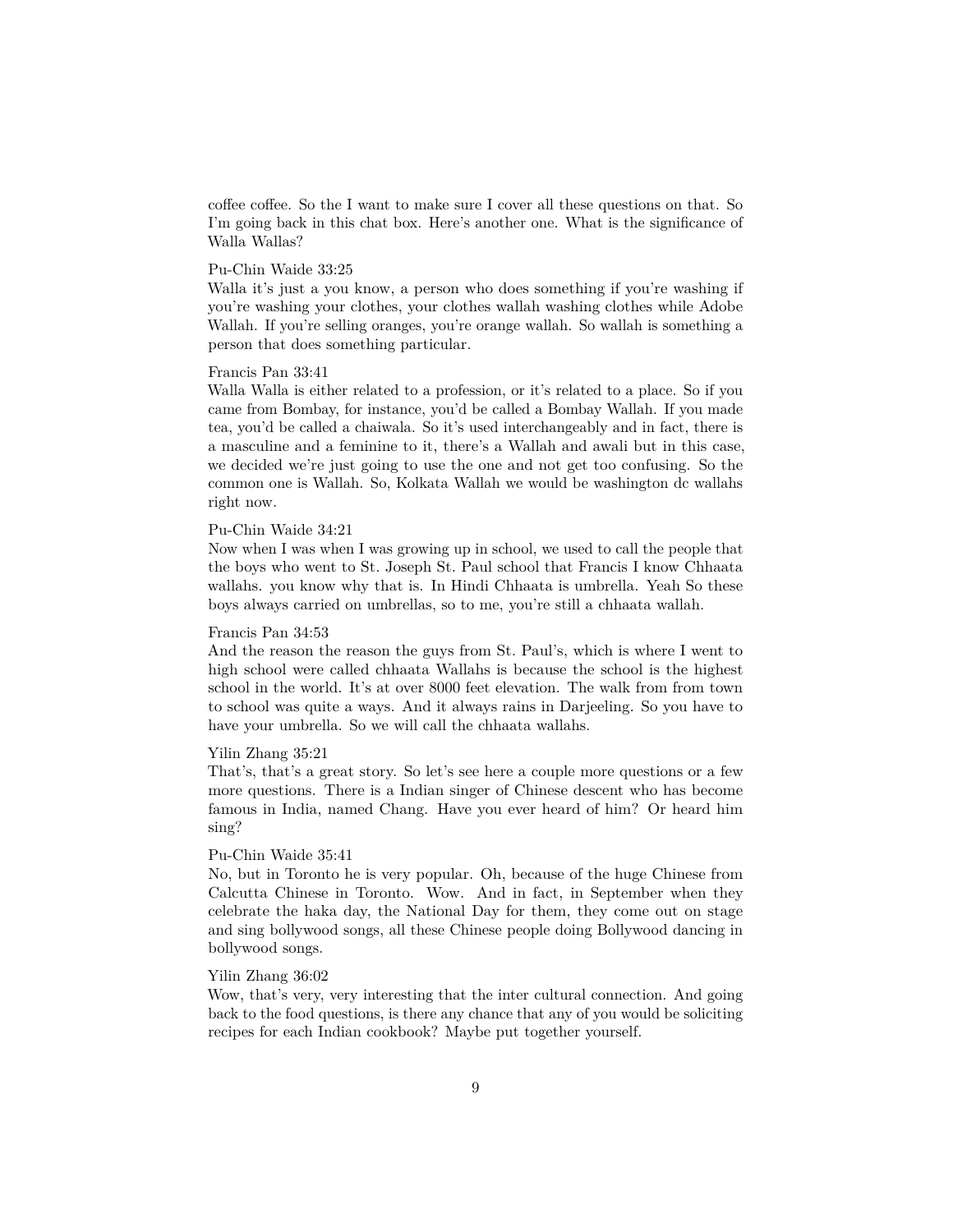## Barbara York 36:25

We've tried, my sisters and I have worked on recipes together. My mother, actually, my sister Louise, put together my mother's recipes. But they were more in the Chinese and and then my other sisters, we've tried to collaborate on some of the Chinese Indian dishes and Anglo Indian dishes. This time, that's, you know, that was what we were so used to. But yes, maybe in the thing, we're thinking about a book.

Yilin Zhang 36:58 That's wonderful. And I'm just taking a look at all of these questions. Are you? Where else are you sharing your stories? This forum? Everyone has been very fascinated and interested, are you going to be sharing your stories and other forums in the months to come?

### Barbara York 37:21

Not that we know of at this time, this was this was a brainstorm by Francis and Ted. And then he they corralled us into it. So I think, depending on we never thought to tell the story, in all honesty. At least I didn't. But now that you know, we started it is, it is an interesting story. So yes, going forward.

# Francis Pan 37:45

Well, I after we met, and having attended many of Ted and Stan's talk stories in in Chinatown, when this happened, I just got the brain, the idea that, yeah, this might be interesting. And so I asked Stan, and Ted if they'd be interested in being very gracious, he said, Absolutely. And so we I spoke to Barbara and Pu-Chin, and we agreed to do it. And this has been another thing we've been doing during COVID-19.

# Yilin Zhang 38:20

You know, that's great. I'm sure. We would love to hear these stories told in more and more forums, and I am going to read another audience member comment. I think this is a very thoughtful comment. Your stories remind me of the Chinese and Trinidad and Tobago in terms of some of the similarities and growing up among people of East Indian origin. There were also people from England, Portugal, Latin countries, etc. I'm guessing you're growing up experiences may be somewhat similar school holidays, day off for Diwali, Indian holidays in the culinary arts as well. Thank you to Regina for that comment. And another audience member is saying please document this story. It is very fascinating about how you all of you reconnected after so many years.

## Barbara York 39:14

It really is phenomenonal, I just mean the fact. We were so close and then all these years go by and you never even think I mean, I never ever thought I'd see Francis again. It's just amazing.

### Francis Pan 39:29

I tell you what, it really happened because my wife, well, I'm going to introduce right now has an amazing characteristic. She's like Columbo, the detective Here she is. Welcome, hi everyone. A minute. So the minute she hurt somebody was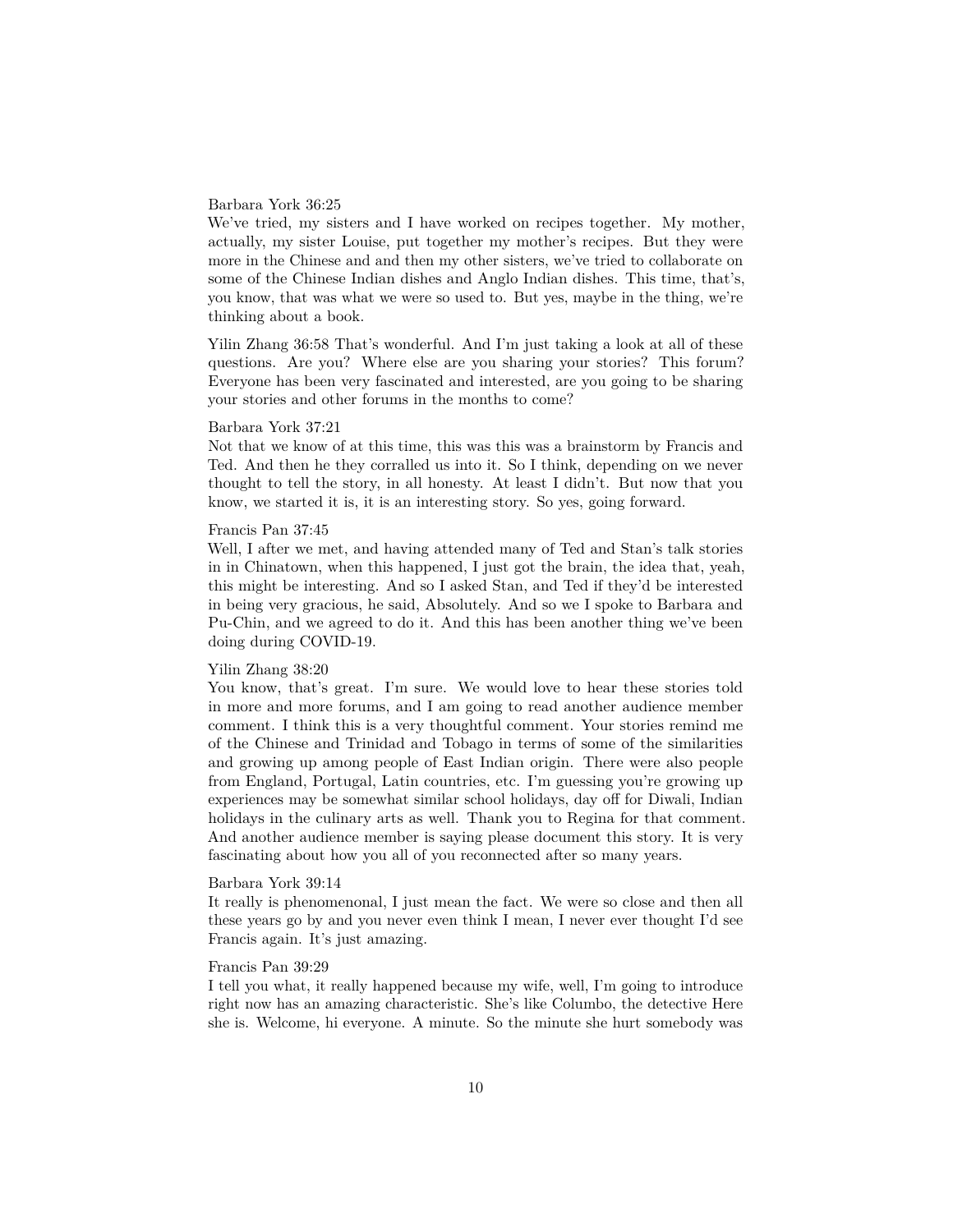from a Chinese person from Calcutta. That was it. She was on it. like like like a bloodhound on blood.

### Yilin Zhang 40:04

That's wonderful. No, thank you for joining us, would you like to say a few words, or we have just an incredible group of people who are very interested in the stories, your husband, and Pu-Chin and Barbara have shared with us today, and I'm sure you also have very interesting stories yourself.

## Jane Pan 40:22

So as my, my husband had always told me that I have missed my mission in my life, I should have been a policeman and interrogator, instead of what I do, you know, so. So, I mean, I ask a lot of questions when I meet people. But, but that was interesting. It's just because it's interesting to me, you know. And so in this case, it was really, really exceptional. And, and I want everybody to know, talking about food. To prepare for this talk, I must have gained 10 pounds, because we ate out together. And just last week, right before we had to find an excuse to have dimsum. And I was amazed by us old people that can eat so much. Which is a good sign.

### Yilin Zhang 41:17

Is a great sign. It's a sign that you you like each other, you know, when you eat with people you like you tend to I tend to eat more so.

## Jane Pan 41:25

Right, right. Yeah, yeah. But it's, it's, it's amazing. And really, thank you, thank you for hosting this. Thank you Ted and Stan, and everybody else supporting the foundation's to make all this thing happen. And it's a really, really great place to share, share the stories share our lives, you know how it's, it's really exciting and interesting. Thank you.

# Yilin Zhang 41:50

Thank you for being here. Thank you on behalf of all of our audience members, too. So I think we are going to move to Ted to say a few words in a couple minutes. And I do want to take maybe a couple more questions. One of which just to wrap up our food questions is, is since you guys are familiar with Northern Virginia, is there an Indian Chinese restaurant that you would recommend to everyone?

# Barbara York 42:20

The one Francis mentioned in Alexandria. Indochen is very, very good. There's another one in Merrifield called, Bansari. And they have a few indo Chinese dishes and Pu-Chin and I ordered one of each and it was okay. It was not perfect, but they were valiant, valiant effort to try. But other than that, really? Not many Indian Chinese, it's pure Indian, which is very good. I mean, I will never sneeze it good Indian food now never speaks Chinese. It's just that that sometimes that fusion is is a little tricky.

## Yilin Zhang 42:58

Great. Great. And let's see here is a question about this individual is asking in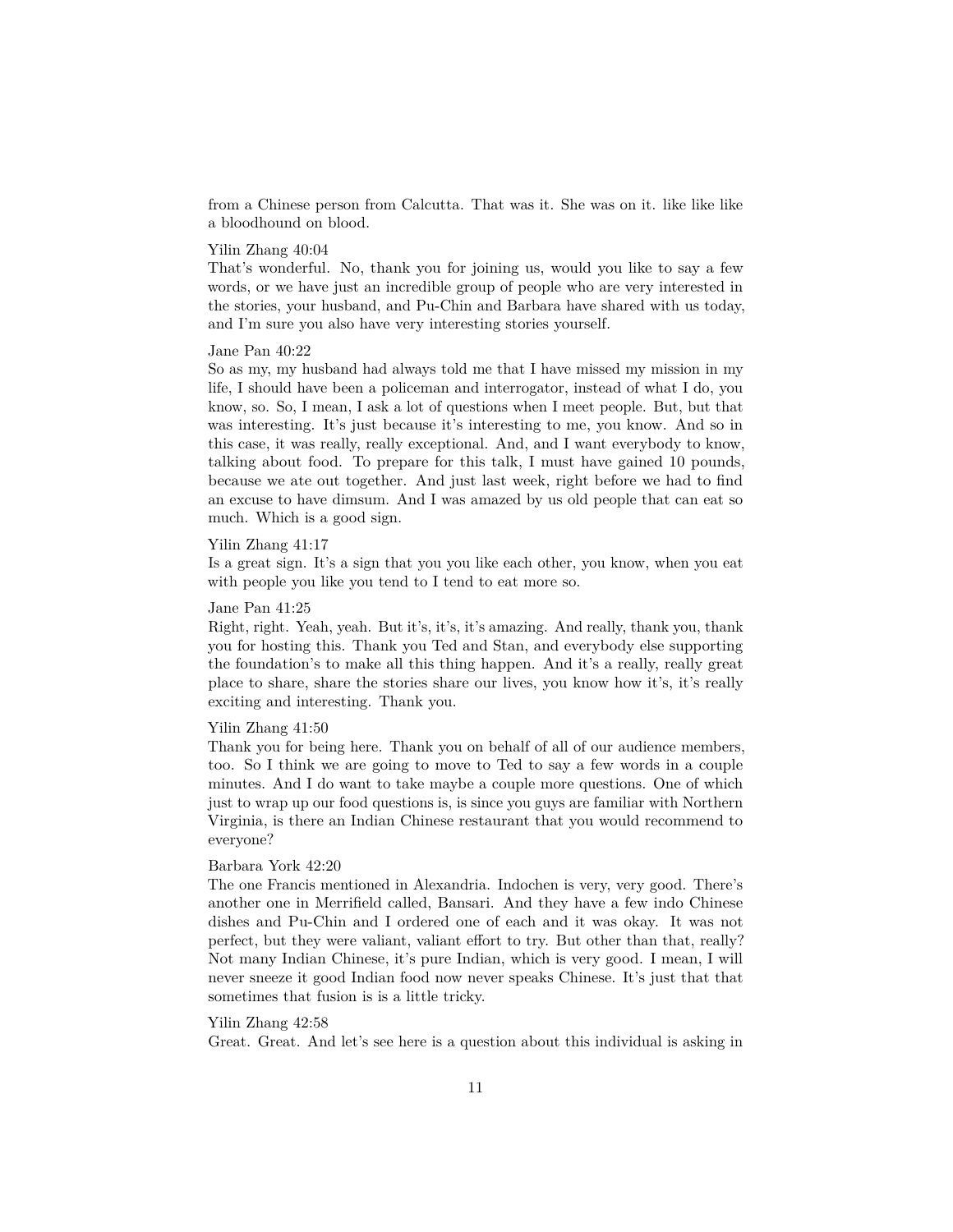Singapore, we speak formally, which is what is considered the Queen's English. And so the question is, Do you speak differently to someone that you would meet informally outside in the street? Or is there a difference between the accents based on the situation?

# Pu-Chin Waide 43:34

Well, many years ago when I was in Hong Kong, I don't speak Cantonese. I speak only Mandarin. See, everybody treated me like some kind of foreigner because the Hong Kong people they don't want to hear Mandarin. So I I decided to Well, I decided that to speak English instead and I put on the heaviest Queen's English, I could muster all kinds of response after that.

### Yilin Zhang 44:04

That's a great, great story. Barbara or Francis?

Francis Pan 44:11 No, we, I think if if if you listen really closely, you will detect a slight Indian accent in all our accents. But the the kind of the British accent dominates. And the Indian accent is still there. And people from Singapore and Malaysia, Chinese from there will speak with almost the same accent. I suspect that will be true in probably the Caribbean islands as well. Because of the British influence.

## Pu-Chin Waide 44:52

Because we all went to British schools, many of u.s We had to speak like we were taught. Elocution was one of our classes, we had to speak like that.

# Yilin Zhang 45:05

Great. So I think we have covered most, if not all of these questions. And again, thank you to Pu-Chin to Barbara to Francis for taking their time to be with us today. And thank you to all of our audience members for your very insightful questions and kind comments and telling us where you're listening in from with us today. And so now I actually, actually, before I pass on to Ted Pu-Chin, Barbara or Francis, would you like to say any last words?

Barbara York 45:45 Just thank you very much.

# Francis Pan 45:47

Absolutely. Thank you. Thank you all for letting us tell our story at the end of the day. You know, I think human beings have been doing this since the beginning of time, sitting around a campfire, after maybe a good meal of satisfactory hunting, and telling stories. And that's what this is. That's great. or running away from somebody?

### Yilin Zhang 46:13

Well, I think we have definitely heard from our audience that they would really like you guys to continue to tell your stories in multiple different forums to document it because it really means a lot. And I think it empowers more people to also tell their stories to which is very important. So without further ado, I'd like to pass it on to Ted who is our executive director at the 1882 Foundation, Ted.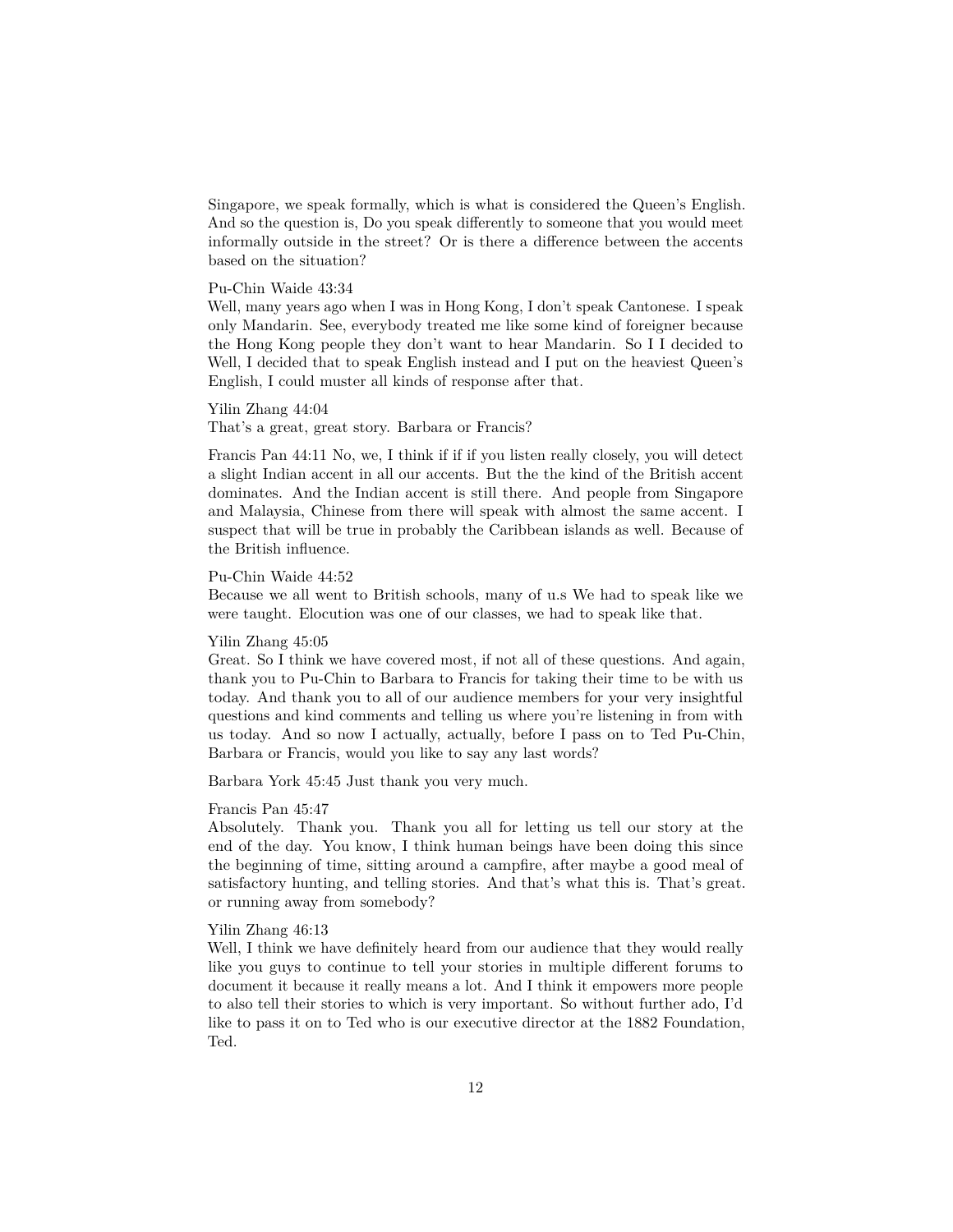## Ted Gong 46:40

Hey, I want to thank Yilin Let's be Yilin goodhand for being great moderater, she always is. Also, I want to thank Barbara and Francis and Pu-Chin. Such a I really appreciate Francis your last name, because that's what we always said before, it continues to tradition, we really want to foster not just among Chinese Americans or other ethnic groups with the tradition of gathering at the end of fireside after the hunt. In this case, we're hunting for good Chinese Indian food, right, and you're gonna lead us to that, but to tell our story, share our stories, and then sharing those stories helps us strengthen our identity. Our community, you know, we've often said Stan and I that we do this, because the telling of the stories and the sharing, sharing of those stories, is what defines our community strengthens it and, and helps us move along. So it's great to have those stories, always. And we are also reminding everyone else in this audience that you have a story to tell to. And it's just a matter coming forth and talking to Stan and myself for any money not to say schedule me for some time, I'd like to share some stories. And hopefully we gathered together get get get you together with some people you haven't met until 40 years. Right. And that's, that's a wonderful thing as well. You know, one thing I want to do is, again, lets everyone give a shout out or your hand or thumbs up or something for these wonderful speakers. Francis, we've been talking about this so long. I am so glad you finally did that. And again, it's also thanks to your wonderful wife, Jane, who keeps prescribing. So what one thing I want to do is that usually we if I could share screen.

# Ted Gong 48:45

I wanted to just very quickly, I want to go back to mention something on a talk story that we had last week. And I don't know if I made the impression correctly. But the I want to say this again, this is relating to the congressional cemetery, and arranged 99 project. I don't know how many people really have gone to the congressional Cemetery in Washington, DC. It's a really wonderful place. Very, very interesting, full of all kinds of monuments, the different people and not necessarily the bodies, we have john quincy adams. And and we also have everyone from him all the way down to say some American Indians who have died in Washington DC and have they are interred there in a whole range of people entire history of the United States. Much more encompassing of the American story because they dismiss on the congressional cemetery over at some other places. But one of the things that are there is, is an effort by us to sort of have a landscape an old, place where in Chinese burried Chinese were buried, and there aren't any bones there, the only thing that's left there is the place where they were buried. So they're almost invisible. In fact, I would say, invisible, despite all that history is there. And so what we want to do is make sure that the Chinese American place in the Chinese American, in the American story is marked properly. And so what we've done is we had did put a marker there, and some benches, but we would like to landscape, the place. And so we have a project, which is called a Range 99 Project. Range 99 is the location where the Chinese were buried. And as I said, if not for the marker you would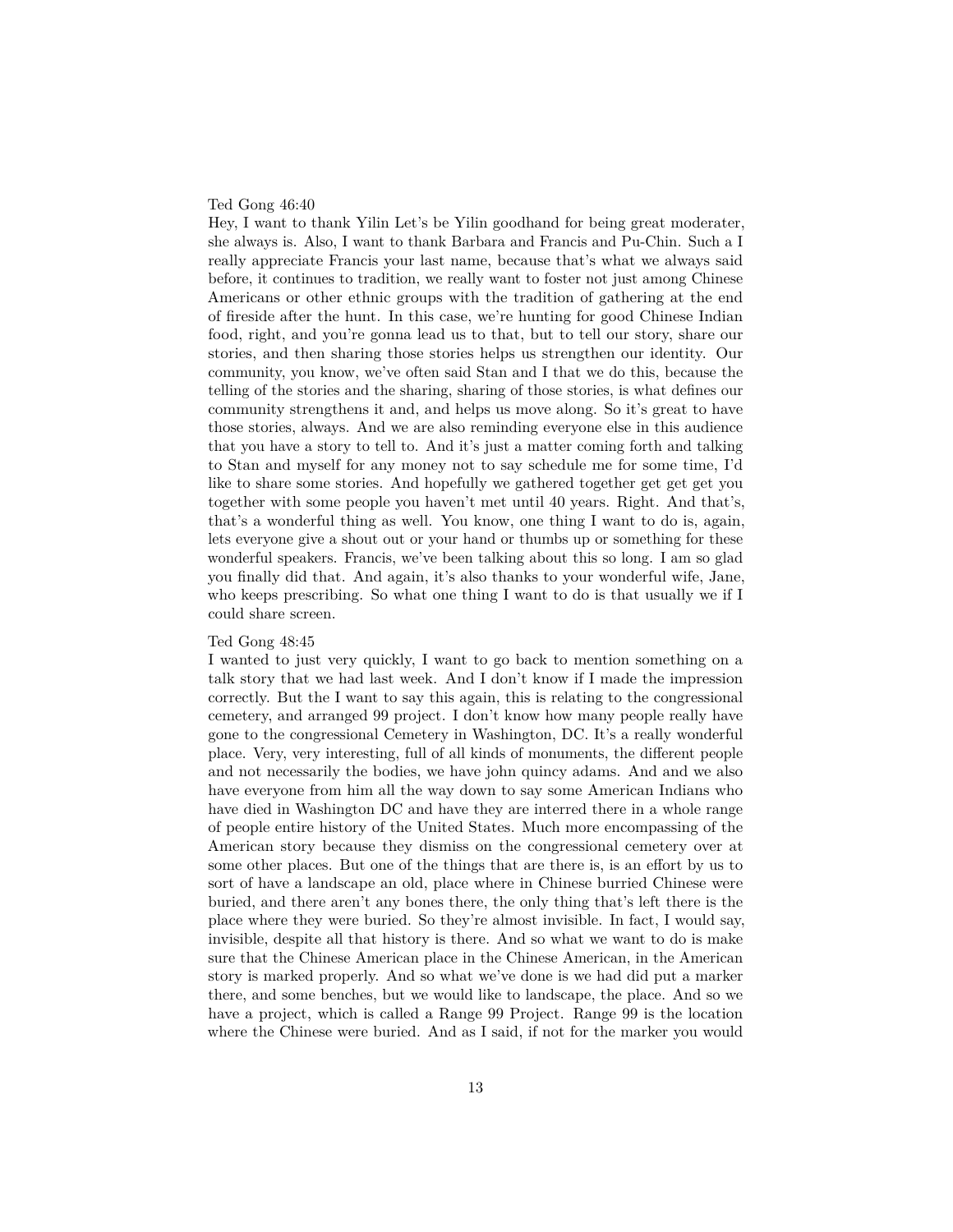never know they were there. And the idea of having some kind of monument Memorial places or gives us some visibility is, is very important. And not not wanting to remember the individuals there. But to remind the people in the American history American story there is, there are Chinese Americans and Chinese American participation. And we need to bring that visible, so much more important, important to important these days. That reason why some of the anti Chinese violence or anti Asian biases, because we're just not visible. And for us to not have at least a symbolic space that is visible in the cemetery that covers the entire United States history is actually fought in our part, if we're not putting something there and making it known that we are also part of that story. So it's important for us to mark that space. And we do have a project going forth. I mentioned that before in the last week and some other talks. And we need \$12,000 in order to build this landscaped area, which we marked as where the range 99 is. But I wanted to mention today also, is that since last week's presentation, we actually have a donor who wants to remain anonymous, but she's willing wanting to match any donations, people make up to \$6,000. So if I can, if you guys can just reach down and find a couple of dollars and reach up to \$6,000 then this donor or match that \$6,000. And then we'll have the amount of money we need to build this memorial. And this marker of Chinese American participation in the in the American history. Best thing to do if you want to do that is to make a check payable at to 1882 foundation mark it as for range 99. And then we'll we can we can finish off this memorial, which if you think about it, where in Washington DC or practically anywhere in the United States, can you find a memorial to Chinese American experience, and we are in the process, we can if we do this, make this small memorial and that will help contribute that will contribute contribute to the idea of making sure that the Chinese American story is part of the American story that is encompassed in the congressional cemetery.

## Ted Gong 53:10

So keep that in mind. The next event we're having is May we have a series of presentations as part of the annual 1882 symposium. We're going to have several speakers, three webinars in a row. The first one will be talking about the concept of Chinese American museums, we want to talk about the concept of, of a community centric museums, and how do we approach the community in today's world? There's more use to YouTube and digital. How do we reach out to them? The second day is going to be about how, how do we cope with COVID? In the last year, how did museums and historical societies develop new techniques and process by which they can bring people or share stories, I think there's going to be some pretty exciting stories about what has been done and what can be kept. And this third day, we're going to be talking about certain trends and processes about education, public education, how we mix public educators in schools, with teaching in places and with museums itself. So those are the other topics generally, that we're going to be talking about in mid part of May, May 17, 18, and 19. In June and July and August, we have a number of other things which include talking about technique exhibits and some other